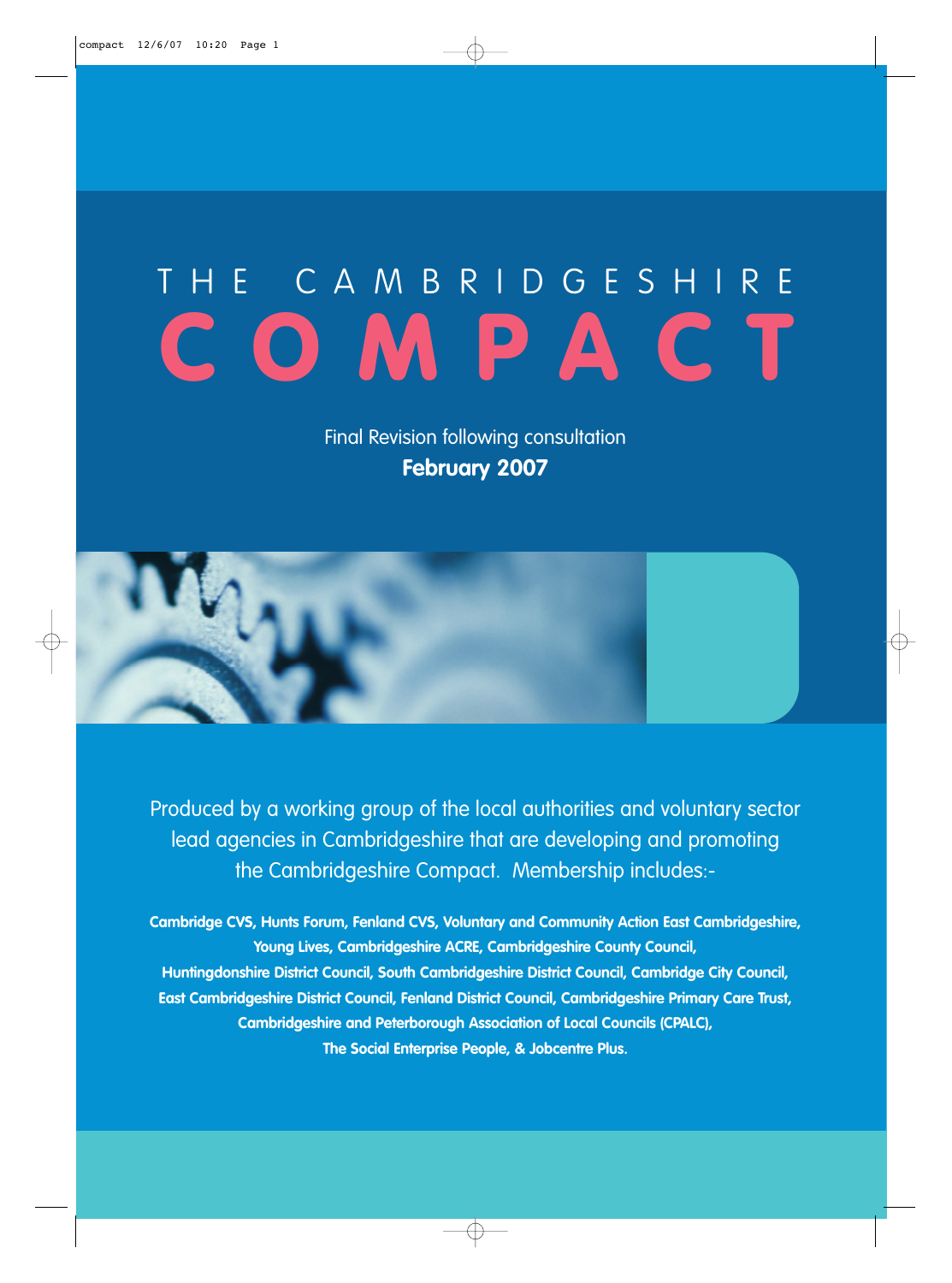## **FOREWORD**

## **WHAT IS COMPACT?**

A Compact is a partnership agreement between statutory bodies and the voluntary and community sector designed to improve our relationships and provide a framework within which we can understand what to expect from each other.

All statutory groups and organisations including Parish Councils, and voluntary and community groups who support Compact values and principles can join in a Compact.

## **What are the benefits of a Compact?**

#### **Where it works well, a COMPACT changes the culture and behaviour of the partner organisations, by:**

- giving consistency to the relationship, making it less dependent on particular individuals
- working together to solve problems and tackle the priorities of the local community
- providing clearer and fairer funding processes
- making sure voluntary and community organisations are given the chance to express their views and to see how these are taken into account
- understanding each other's priorities and constraints
- providing a framework to discuss differences and sort out disagreements in a constructive way
- supporting the development of the voluntary and community sector's capacity so that groups can do more to meet both their aims and those of their statutory partners, thereby enhancing their contribution to the local community.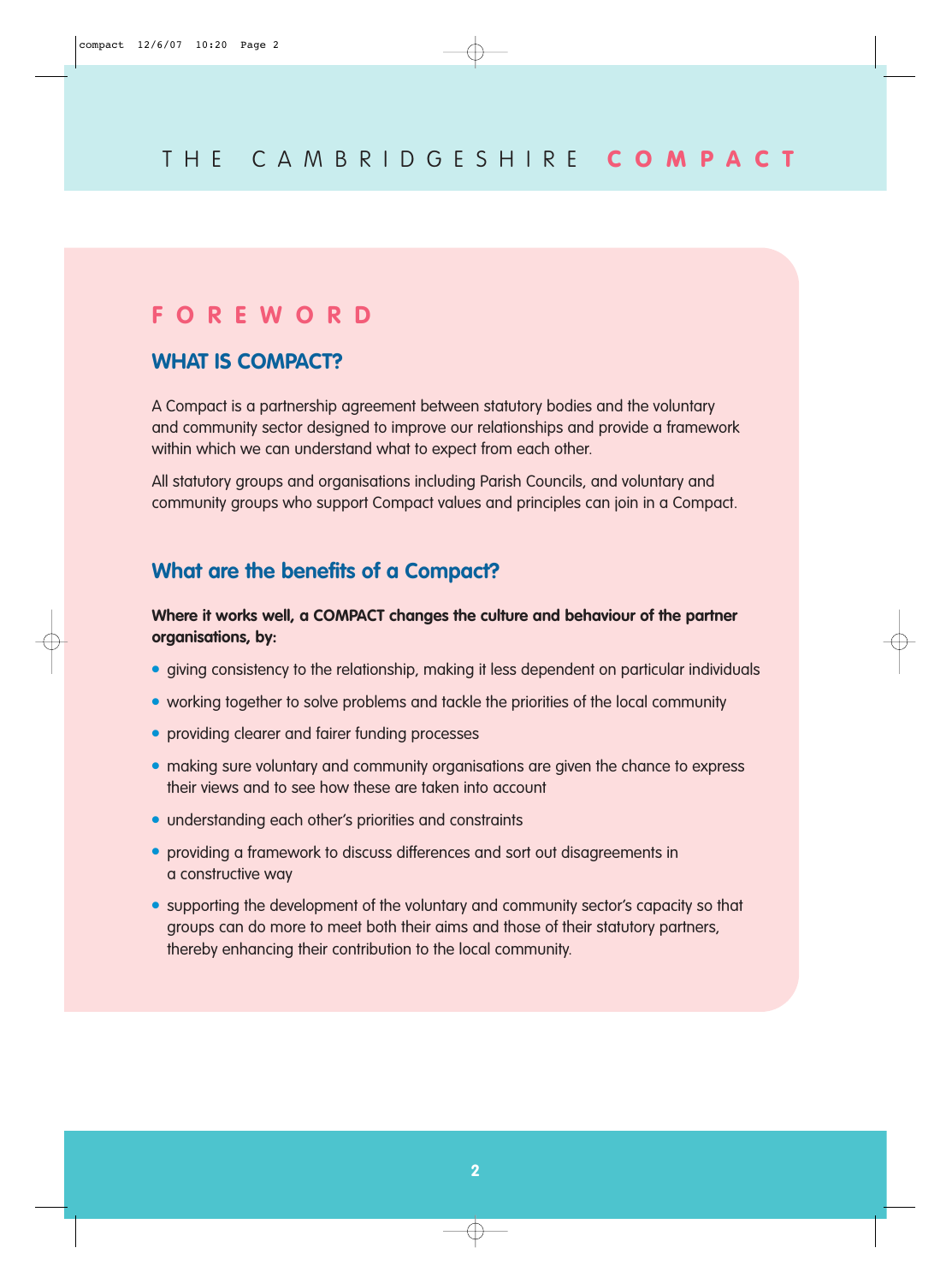#### **Why ONE COMPACT for Cambridgeshire?**

Over recent years District Councils, Primary Care Trusts and Voluntary Sector Infrastructure Organisations have been working together to produce and consult on Compacts for individual districts in Cambridgeshire, including Peterborough, which has its own Compact.

This has contributed to a better mutual understanding, and these benefits will be greatly increased by one single statement of joint Compact principles and undertakings for the whole of Cambridgeshire because:

- Areas where Compacts are still in preparation will be able to adopt an existing framework.
- Many more organisations statutory and voluntary, regional, county and local will be able to sign up and adopt better partnership working.
- There will be improved potential for joined-up, county-wide responses to issues such as funding, commissioning, community development, consultation and information exchange.
- All participants will benefit from the consistency of a county-wide approach.
- A joint overarching commitment does not replace and can include specific district statements and issues.
- One county-wide Compact will help the Cambridgeshire Local Area Agreement (see glossary) to develop effective joint working.

#### **This document will not just be a piece of paper. It is intended to:**

- set a framework for effective consultation, representation and partnership working (including an agreement on definitions, shared values and joint and separate undertakings).
- act as a reference document and as a process for monitoring and evaluating the quality of relationships and partnerships between the voluntary and statutory sectors working at all levels in Cambridgeshire (see section 5).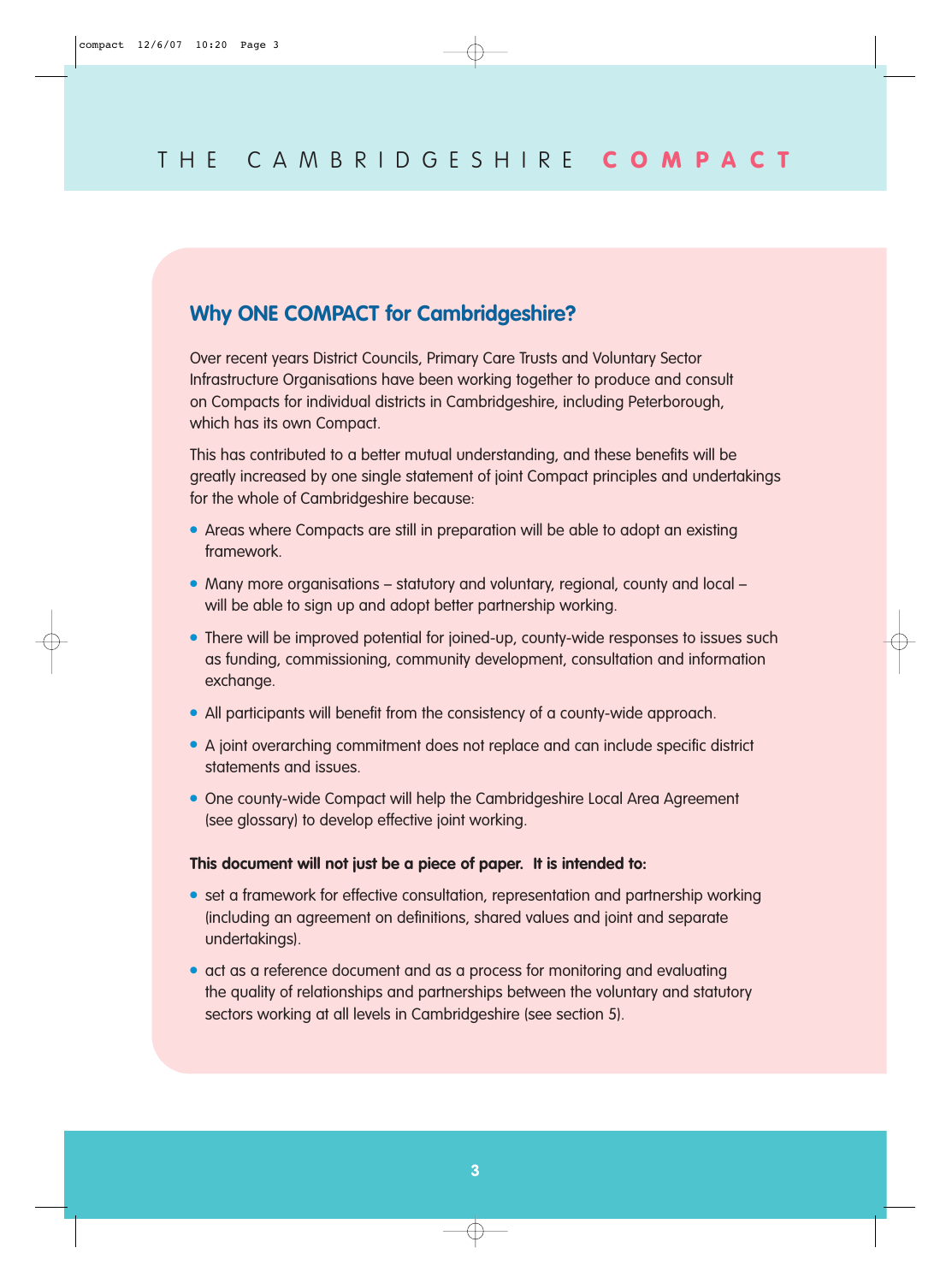#### **1.0 OUR SHARED Vision and Values**

#### **All partners to the Cambridgeshire Compact:**

- 1.1 Share the common objective of working for the benefit of the communities of Cambridgeshire, and recognise that there is added value in working in partnership towards common aims and objectives.
- 1.2 Recognise that voluntary and community action is an essential component of democratic society, and that an independent and diverse voluntary and community sector is fundamental to the well being of society.
- 1.3 Recognise the diversity of size, resources, membership and working practices among the Voluntary and Community Sector, and the strength that this diversity brings.
- 1.4 Value the distinct but complementary roles undertaken by the Voluntary and Community Sector and the Statutory Authorities.
- 1.5 Work together within the framework of the Children and Young People's Strategic Partnership, Local Strategic Partnerships and the Local Area Agreement seeking to provide a co-ordinated cross-sector response to the key issues facing localities and communities in Cambridgeshire.
- 1.6 Represent information openly and honestly, act with integrity, be accountable for actions, respect confidentiality and declare relevant interests where required.
- 1.7 Have a commitment to promoting and striving for equality of opportunity, in all aspects of our work, for all people, regardless of age, gender, disability, sexuality, race, religion/faith (the six strands of diversity determined by Equality Standard Act 2006 and Equality Standard framework for local government).

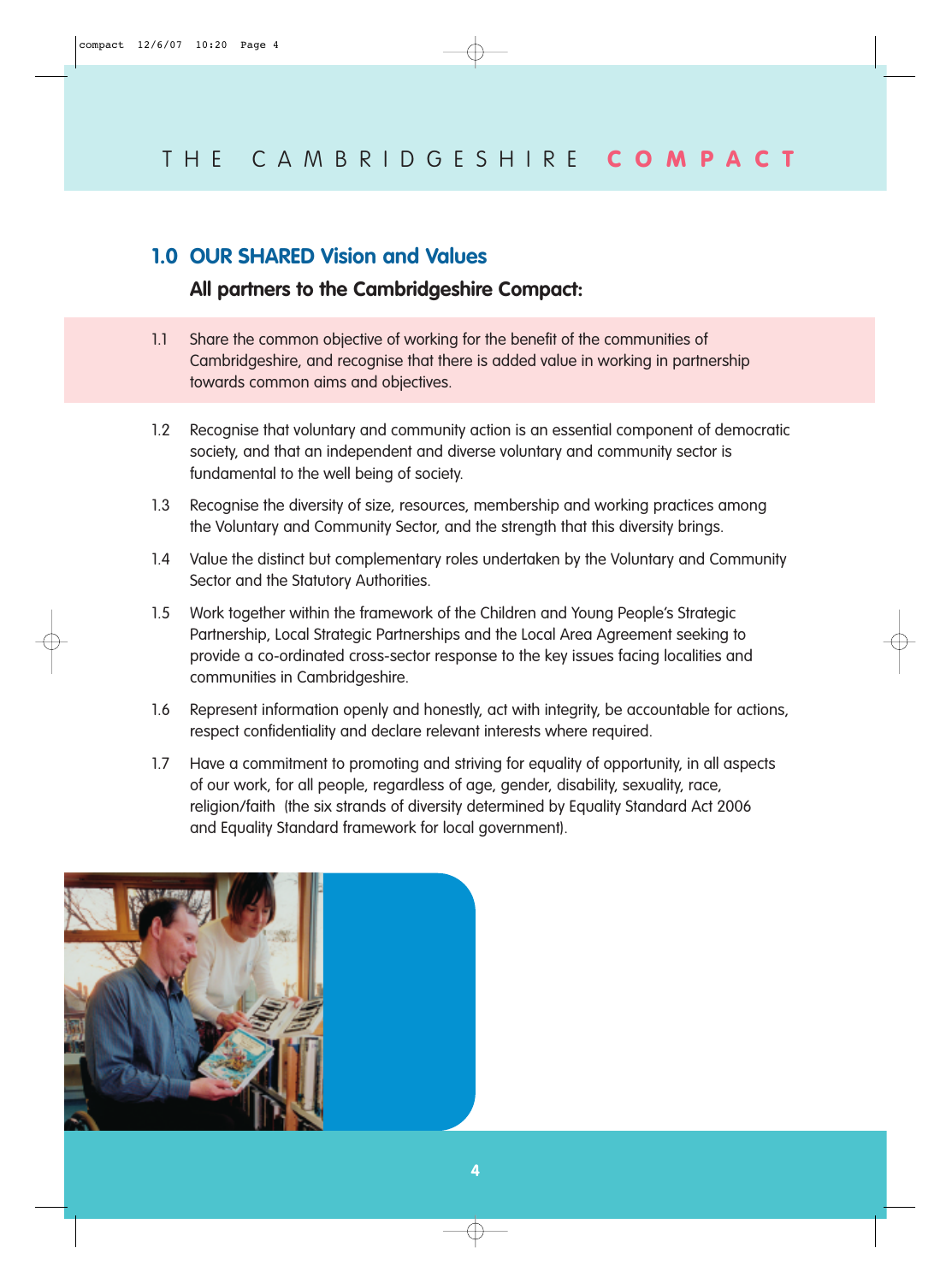## **2.0 SHARED Commitments to the Cambridgeshire Compact**

#### **Together the Voluntary and Statutory Sectors in Cambridgeshire will:**

- 2.1 Work to identify opportunities and resources to enhance the services available to the people of Cambridgeshire.
- 2.2 Commit to ensuring sustainability in the planning and provision of services and ensuring effective representation on strategic partnership groups.
- 2.3 Build the involvement and strengthen representation of voluntary sector organisations through the Cambridgeshire Voluntary Sector Infrastructure Consortium (see Glossary).
- 2.4 Specifically recognise the important role and contribution of the smaller VCS groups that do not receive funding from statutory groups and ensure that they are included in the ongoing Compact development process.
- 2.5 Work with the Cambridgeshire Compact Development Group (see glossary) to develop Codes of Practice on 'Funding & Procurement' 'Consultation and Representation' and 'working with small community groups'.
- 2.6 Develop an ethos that encourages the resolution of conflict, and specifically through the Compact Development Group to develop a process for resolving breakdowns in communication and negotiation (see section 6).
- 2.7 Work together to agree relevant 'sector specific' quality standards for service delivery across different sectors and acknowledge that the training and monitoring necessary for this is part of any funding and service delivery agreement.
- 2.8 Work towards building/establishing relationships in which all partners are equally important. This involves a mutual understanding of roles and appreciation of the constraints facing both the VCS and the Statutory Sector.
- 2.9 Recognise the importance of having strong and effective infrastructure bodies in the voluntary sector (both generalist, i.e. CVS's, Volunteer Centres, and specialist i.e. Young Lives, ACRE, Ethnic Community Forums etc) enabling the development and representation of the voluntary and community sector and partnership working.
- 2.10 Recognise the decision-making role of elected Members / Management Boards of all Cambridgeshire Local Authorities and their responsibility to provide community leadership including balancing the needs of everyone in the County when allocating resources.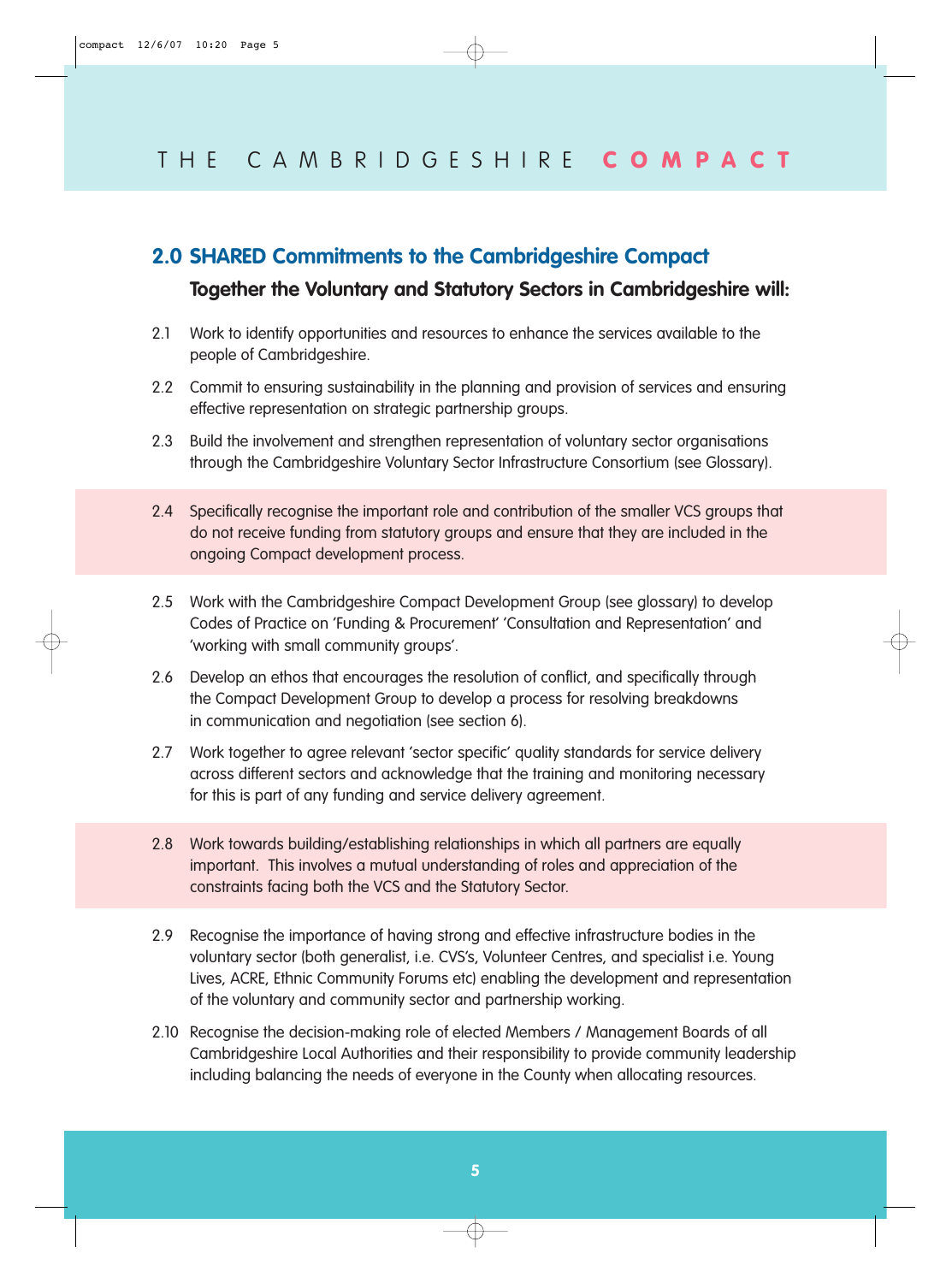#### **3.0 CAMBRIDGESHIRE Statutory Sector Undertakings**

#### **The statutory organisations will:**

- 3.1 Develop a long-term policy and strategy for support and investment in Voluntary and Community Sector activity in Cambridgeshire including Compact compliance.
- 3.2 Work towards a situation in which statutory contracts and service agreements are a minimum of three years duration and where a minimum of 12 weeks notice is given in respect of decisions to change or terminate grant or contract conditions (or less by mutual agreement).
- 3.3 Undertake appropriate consultation with the voluntary sector to ensure that as commissioners we are working towards consistency in commissioning, funding and monitoring practice.
- 3.4 Provide for quality in consulting the voluntary and community sector and others, including providing for a 12 weeks minimum consultation period wherever possible.
- 3.5 Recognise that VCS organisations have the right and duty to determine and manage their own affairs in the best interests of their constituencies and beneficiaries.
- 3.6 Recognise the entitlement of voluntary and community groups to campaign within the law in order to advance their aims and objectives, and to comment on and challenge public sector policy, irrespective of any funding relationship that might exist.
- 3.7 Recognise the breadth of knowledge and ideas within the Voluntary and Community Sector and agree to value and utilise these resources when developing policy, strategy and service delivery.

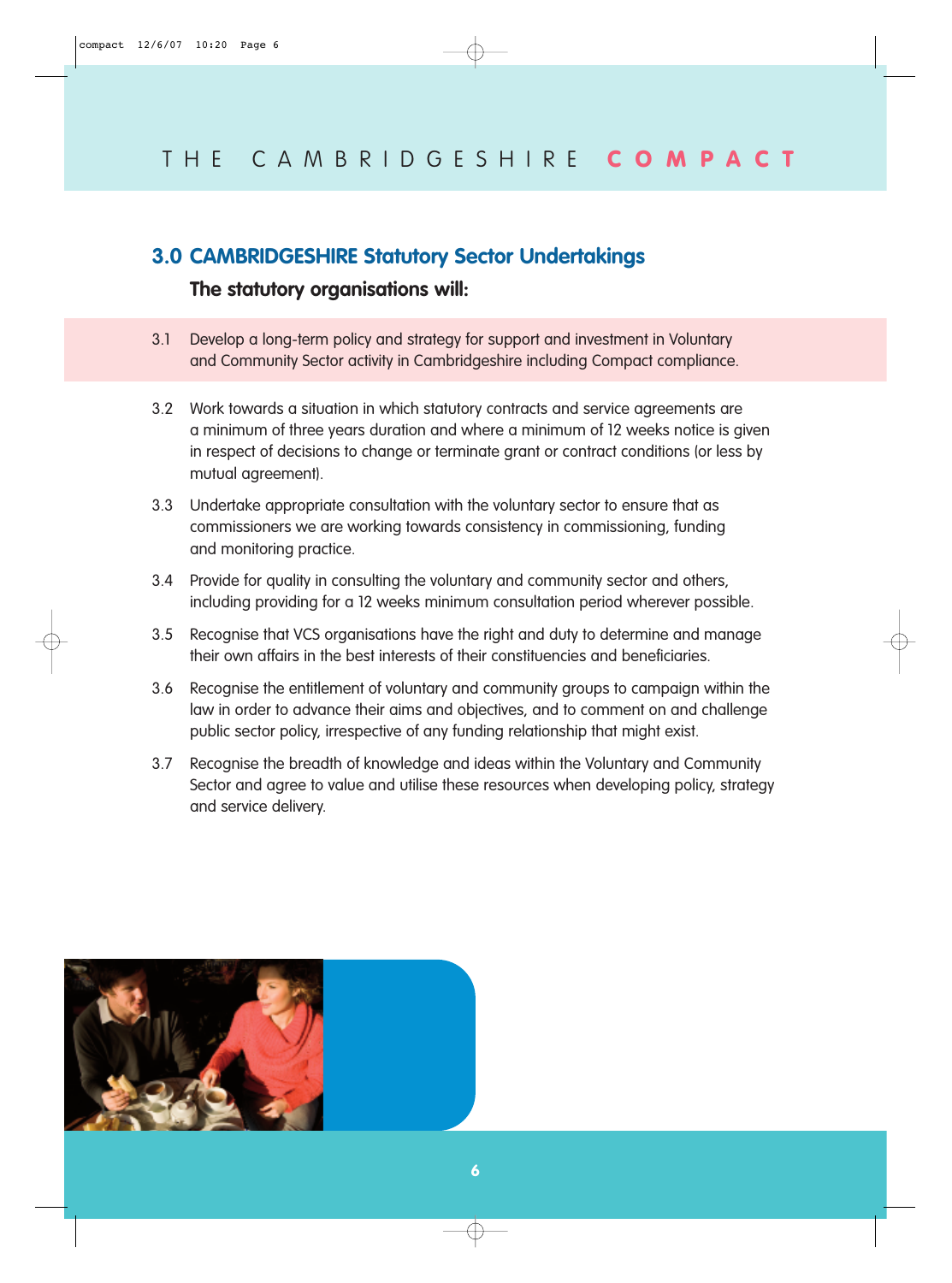## **4.0 VOLUNTARY and Community Sector Undertakings**

## **The voluntary organisations will:**

- 4.1 Recognise the need for value for money and accountability in the spending of public funds and
	- Develop and apply appropriate quality standards in management, governance and service delivery.
	- be prepared to adopt, as agreed and appropriate, procedures for the monitoring and evaluation of their services.
- 4.2 Involve users to the greatest possible extent in the development and management of their services.
- 4.3 Endeavour to make information about their services available to their communities (including in accessible formats).

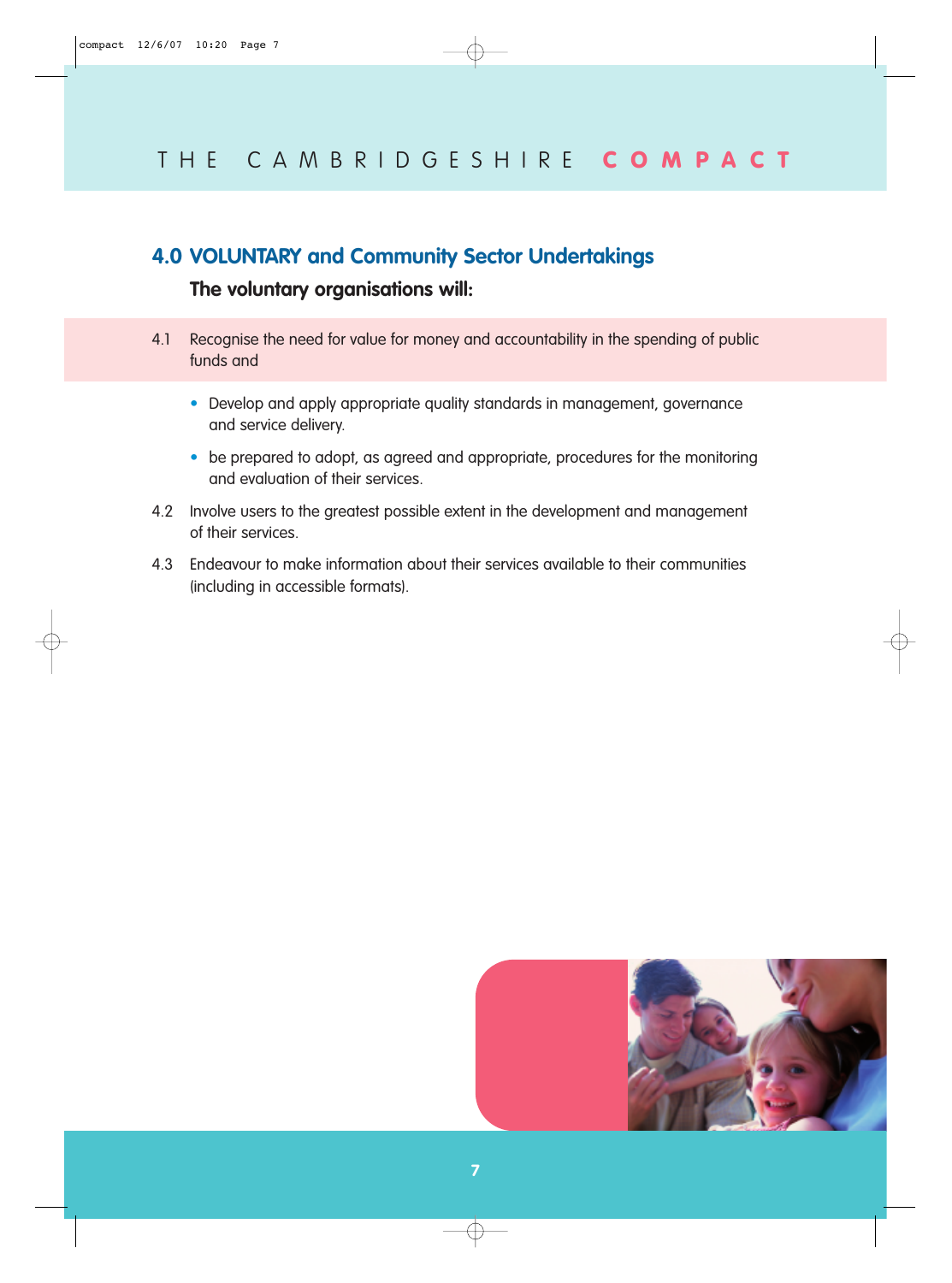## **5.0 How will we know if the Compact is working?**

- 5.1 The CAMBRIDGESHIRE COMPACT DEVELOPMENT GROUP will develop relevant indicators to show whether 'a compact way of working' is being adopted.
- 5.2 An Action plan will be drawn up to include arrangements for an annual review and annual work programme, including the adoption and implementation of Codes of Practice.
- 5.3 A Cambridgeshire-wide Annual Report will update all partners on progress and achievement.
- 5.4 All partners are committed to the implementation of the Compact within their organisation; in addition, within local authorities one councillor should be nominated to lead on Compact issues, and within other lead agencies this should be a member of the board or management committee.
- 5.5 The administration of the Cambridgeshire Compact Development Group will be serviced by the County Council. Activity will be taken forward through this group and if additional resources are required the group will work together to secure these.

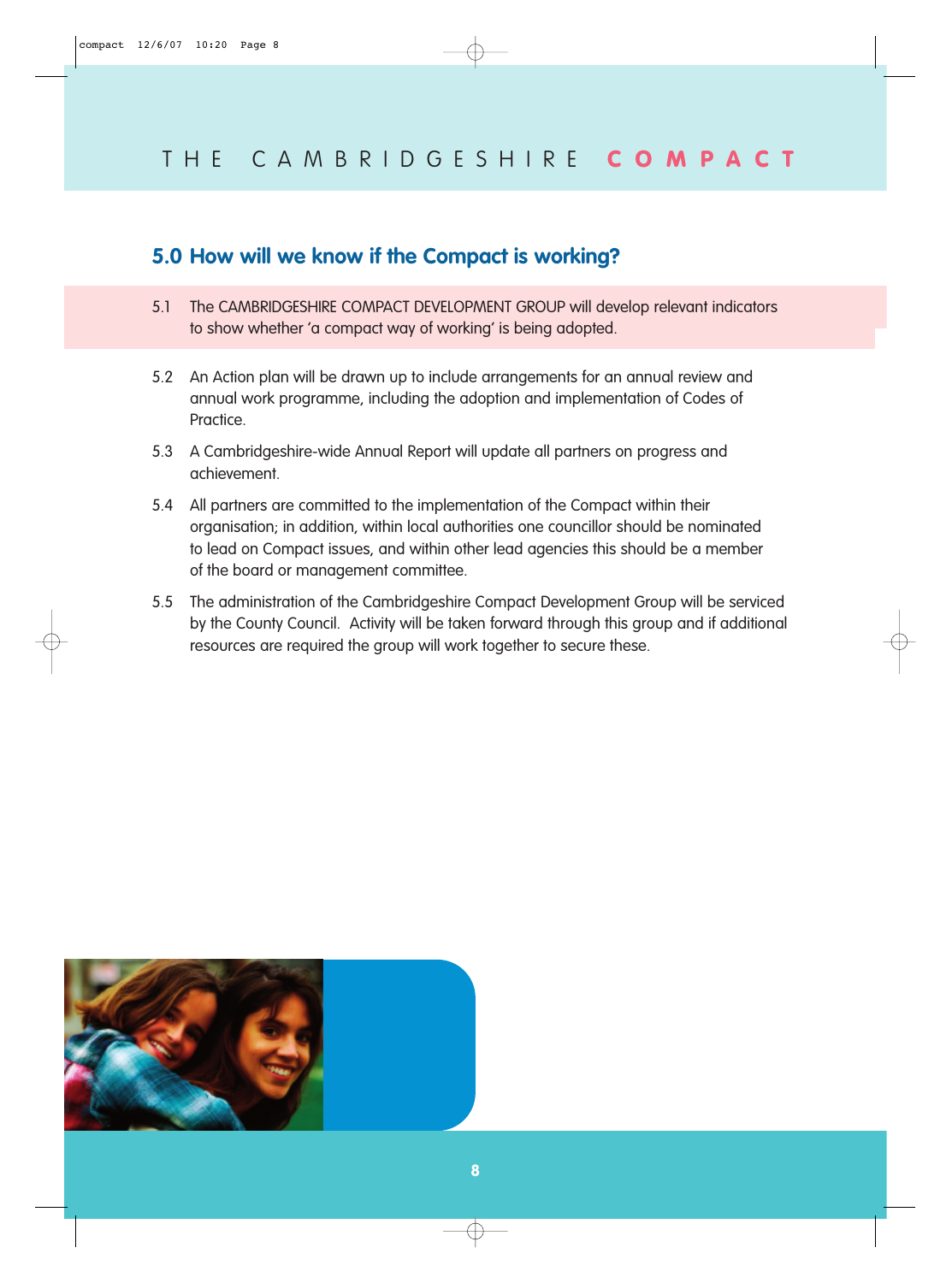## **6.0 Dealing with disagreements**

6.1 The mark of a good Compact is what happens when things go wrong.

It is hoped that the principles set out in this document will enable partners to resolve disagreements at source. However in the event of a disagreement in which the 'compact way of working' is at issue, it is important for all partners to have access to a process set up to deal with disagreements.

- 6.2 Unresolved Compact breaches will be reported to the Cambridgeshire Compact Development Group and the 'Positive Disputes Resolution Process' (available on request) will be applied.
- 6.3 If required, breaches and disagreements can be reported to the national Compact Advocacy Scheme, which also provides The Compact Mediation Scheme - which offers mediation to resolve disputes between government or local public bodies and voluntary organisations. The scheme is subsidised by the Home Office and is run by the Centre for Effective Dispute Resolution.

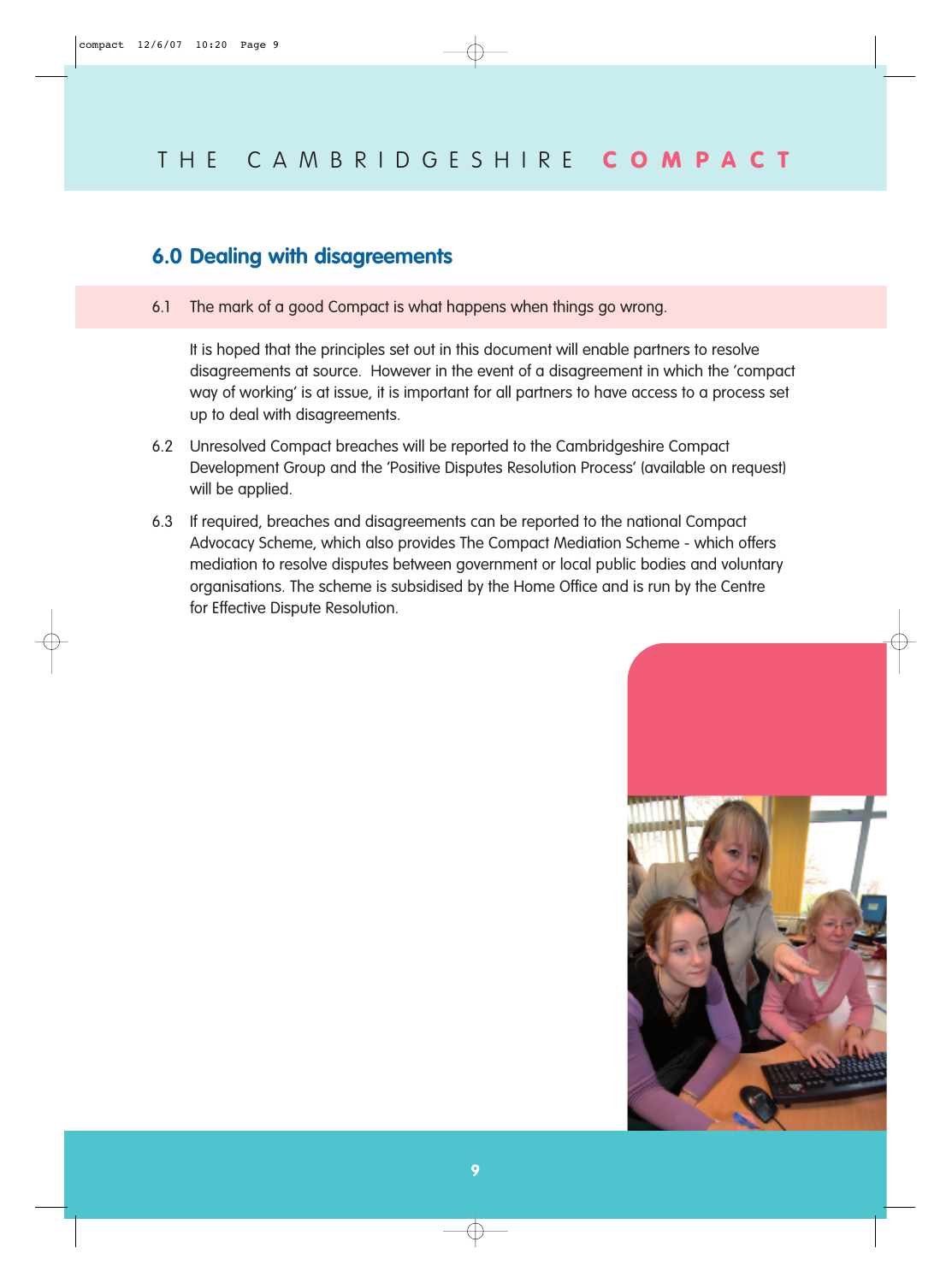## **CONTACTS**

For information on the Compact in Cambridgeshire please contact Community Development, Cambridgeshire County Council on **01223 717031 stephen.vartoukian@cambrdgeshire.gov.uk**

Office of Children's and Young Peoples Services, Cambridgeshire County Council Development Manager, Planning, Performance and Partnership. **denise.revens@cambridgeshire.gov.uk**

**And / or your local Council for Voluntary Service**

**More on compact at www.cambridgeshire.gov.uk**

## **Supporters of the Cambridgeshire Compact are:**

- Cambridge CVS
- Hunts Forum
- Fenland CVS
- Cambridgeshire Voluntary Sector Infrastructure Consortium
- Voluntary and Community Action East Cambridgeshire
- Young Lives
- Cambridgeshire ACRE
- Cambridgeshire County Council

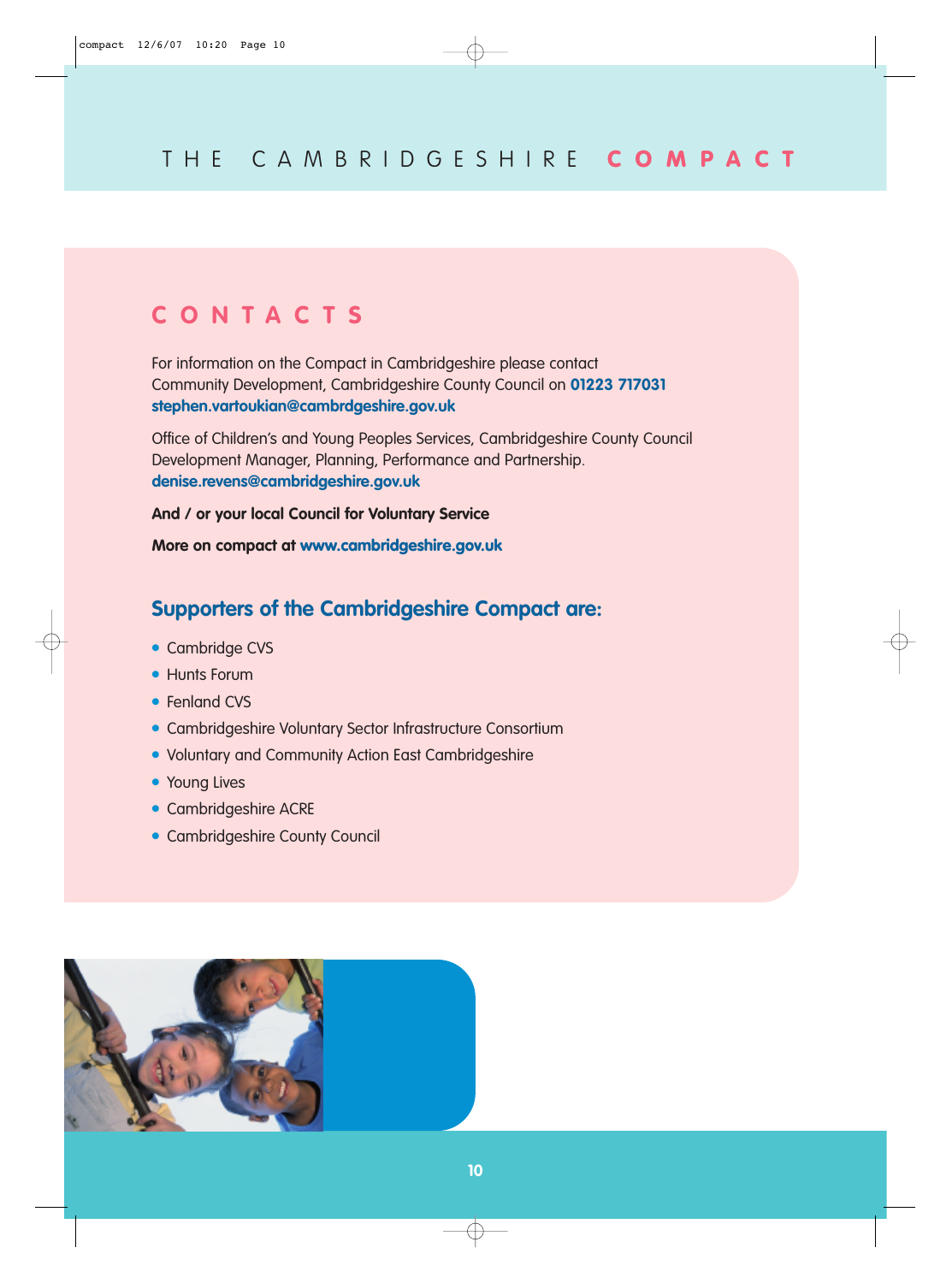- Huntingdonshire District Council
- South Cambridgeshire District Council
- Cambridge City Council
- East Cambridgeshire District Council
- Fenland District Council
- Cambridgeshire Primary Care Trust
- Cambridgeshire and Peterborough Association of Local Councils (CPALC)
- The Social Enterprise People
- Jobcentre Plus
- Cambridgeshire Together (LAA)
- Huntingdonshire Local Strategic Partnership
- Cambridgeshire Children and Young People's Strategic Partnership
- Fenland Strategic Partnership
- South Cambridgeshire Strategic Partnership
- East Cambridgeshire Strategic Partnership
- Cambridge Local Strategic Partnership

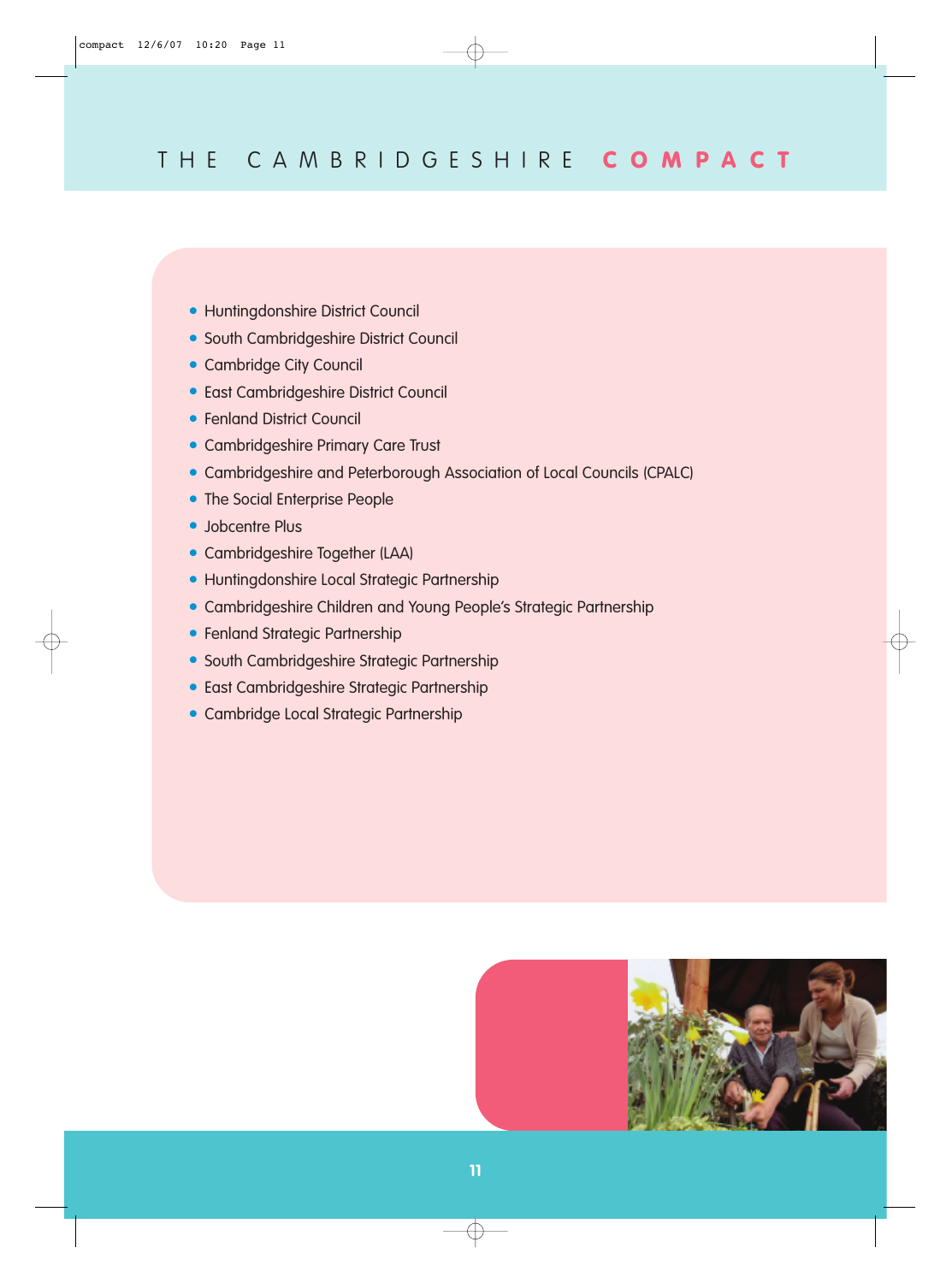## **GLOSSARY** DEFINITION OF TERMS

## **Compact**

A Compact is an agreement between statutory agencies and the voluntary and community sector in a specific geographical area to improve their relationship for mutual advantage. By clarifying and improving relationships a Compact can help both sectors work better together for the communities they serve.

## **Compact Plus**

A short set of commitments that public sector bodies and VCS organisations can opt into, also a compact Champion who would support organisations in realising those commitments and adjudicate on disagreements. The appointment of a Compact Commissioner is underway with an announcement expected shortly. A priority for the Commissioner is to get a "Compact Plus" standard (a set of core compact commitments) in place, with an accreditation scheme and a kite mark.

## **CAMBRIDGESHIRE COMPACT DEVELOPMENT GROUP**

A working group of the County and District councils and voluntary sector lead agencies in Cambridgeshire that are developing and promoting the Cambridgeshire Compact. Membership includes Cambridge CVS, Hunts Forum, Fenland CVS, Voluntary and Community Action East Cambridgeshire, Young Lives, Cambridgeshire Acre, Cambridgeshire County Council, Huntingdonshire District Council, South Cambridgeshire District Council, Cambridge City Council, East Cambridgeshire District Council, Fenland District Council, Cambridgeshire Primary Care Trust, CPALC, The Social Enterprise People, & Jobcentre Plus.

#### **Voluntary and Community Sector / VCS**

Voluntary and community activity is an essential part of an active and vibrant civil society, contributing to the social, cultural, political and economic life of the country in a variety of ways, for example by:

- Bringing people together and enabling them to participate in the life of their community
- Giving voice to their concerns and enabling their voices to be heard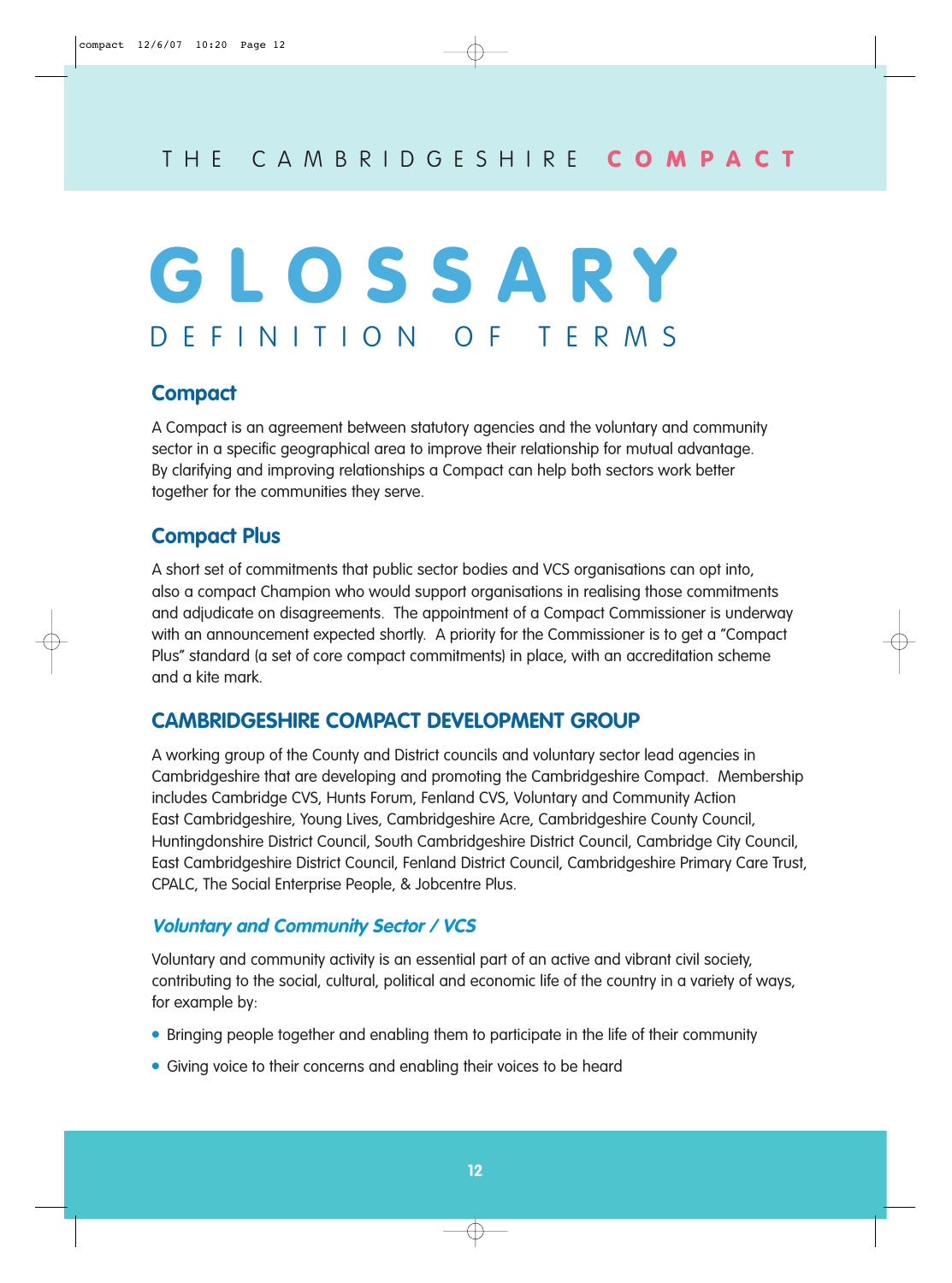- Promoting more responsive public services, whether by providing services directly or by advocating on behalf of service users, individually and collectively
- Contributing to the social economy and to economic development.

The voluntary and community sector has grown considerably in the last ten years. With a total income of £20.8 billion and an operating expenditure of £20.4 billion; a workforce comprising of 569,000 paid employees; and a contribution of £7.2 billion to UKGDP. (Figures taken from NCVO "Independence, diversity, voice – a Manifesto for voluntary action"

## **Cambridgeshire and Peterborough Voluntary Sector Infrastructure Consortium (CVSIC)**

Cambridgeshire and Peterborough Voluntary Sector Infrastructure Consortium Is a non constituted body made up of not for profit infrastructure organisations that service voluntary and community groups in Cambridgeshire and Peterborough. Its aim is to sustain and improve the overall provision of infrastructure support to meet the diverse needs of the Voluntary and Community Sector in Cambridgeshire and Peterborough and enable effective mechanisms for the delivery of generic and specialist infrastructure services.

#### **Social enterprise**

The DTI definition reads: "A social enterprise is a business with primarily social objectives whose surpluses are principally reinvested for that purpose in the business or in the community rather than being driven by the need to maximise profit for shareholders and owners''.

## **Cambridgeshire Children and Young People's Strategic Partnership (CCYPSP)**

The CCYPSP brings together partners (including the county, district councils, PCT, police, VCS, health, LSC, Jobcentre plus, schools, probation, Local Safeguarding Children's Board) to work together to improve outcomes for children and young people. The Children and Young People's Plan – the Big Plan - identifies the priorities and targets the partnership is working to achieve by 2009. A subset of these targets forms the Children and Young People's block of the Local Area Agreement.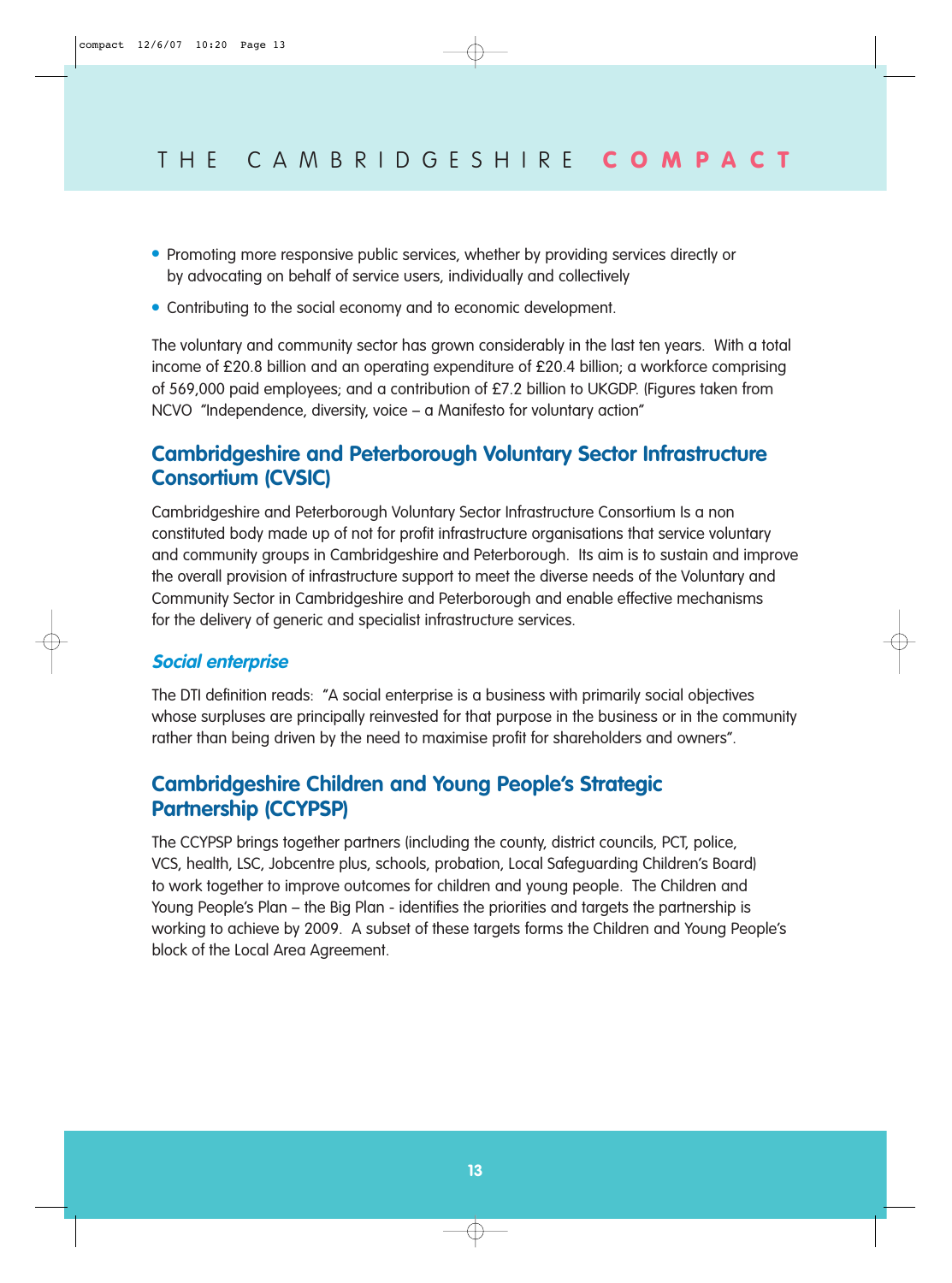#### **Local Strategic Partnerships (LSP)**

**Local Strategic Partnerships (LSPs) are non-statutory partnerships that:**

- Bring together at a local level the public, private, business, community and voluntary sectors
- Brings together senior representatives from member organisations
- Promote integrated approached to local service delivery

The LSPs are expected to develop Community Strategies (to be developed into Sustainable Community Strategies during 2007) that identify the needs of local communities; set the vision and priorities for action for the local area; and promote the economic, social and environmental well being of the local area. In Cambridgeshire there are five LSPs based on district council boundaries. There is no countywide LSP.

#### **Local Area Agreement (LAA)**

The Local Area Agreement (LAA) is a three-year agreement between Government, local authorities and other partner organisations across sectors (public, private, and voluntary and community sectors) and working through the LSPs. It is an initiative designed to enable local authorities and their partners to deliver national outcomes in a way that reflects local priorities.

The local authority (County Council in two tier areas) holds overall responsibility for driving the LAA. Local Area Agreements will influence how funding streams are allocated by simplifying (pooling and/or aligning) the number of funding streams received from central government.

#### **LAAs are outcome based and set around four main blocks:**

- Children and Young People (CYP)
- Safer and Stronger Communities (SSC)
- Healthy Communities and Older People (HCOP)
- Economic Development and Enterprise (EDE)

**The Cambridgeshire LAA has a vision based on Improving Quality of Life in Cambridgeshire '…We aim to continue to work together …to enable Cambridgeshire to be a prosperous, inclusive, healthy and safe area where growth is sustainably managed for the benefit of current and future residents; where children and young people have the best possible start in life; where quality services enable all members of our communities to thrive; and where quality of life will improve along with the quality of the county's environment…'.**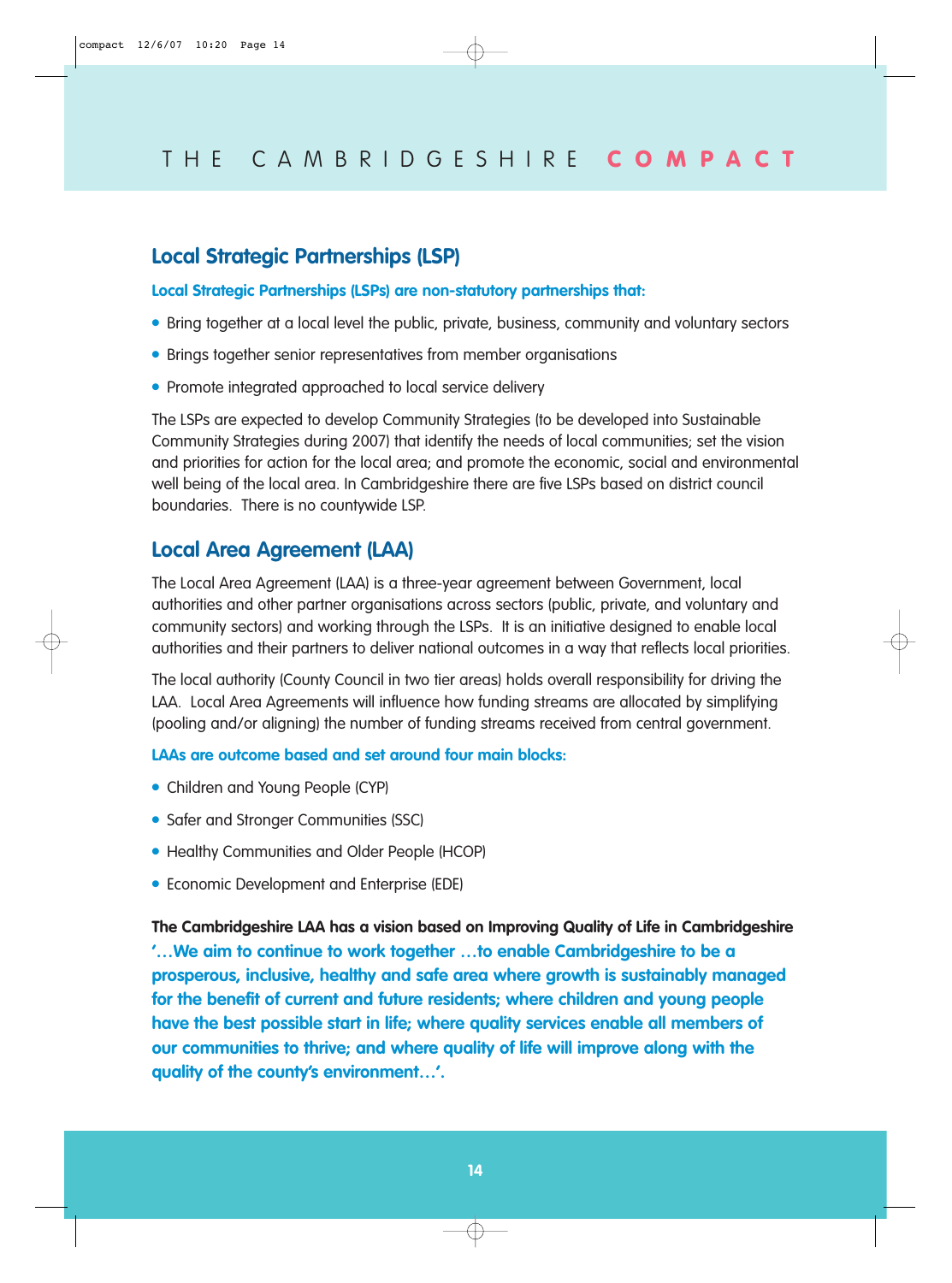#### **We will achieve this vision by continuing our commitment to:**

- Recognising geographical, social and economic differences within the County and responding appropriately to challenges and needs;
- Working in partnership at the local, sub regional and regional level;
- Empowering our local communities to engage in shaping service delivery;
- Focusing on the service user;
- Celebrating Cambridgeshire's diversity by promoting social inclusion, health and healthy lifestyles;
- Recognising and supporting the role of the voluntary sector in service delivery and community and service user involvement

#### **Local Public Service Agreement (LPSA)**

The Local Public Service Agreement (LPSA) is an agreement between County Council and partner agencies with the Department for Communities and Local Government (DCLG) to implement stretching targets in priority areas. In return DCLG assists the authorities with pump priming monies and, on achieving the targets, reward monies.

DCLG agreed to include Cambridgeshire in the second pilot of **LAA**s to start in April 2006 (due to end in 2009). The final **LPSA** agreement was signed off in July 2005 and fully integrated into the LAA document. The **LPSA** is due to end in March 2007 and could potentially attract £12m additional funding to Cambridgeshire if all targets are achieved.